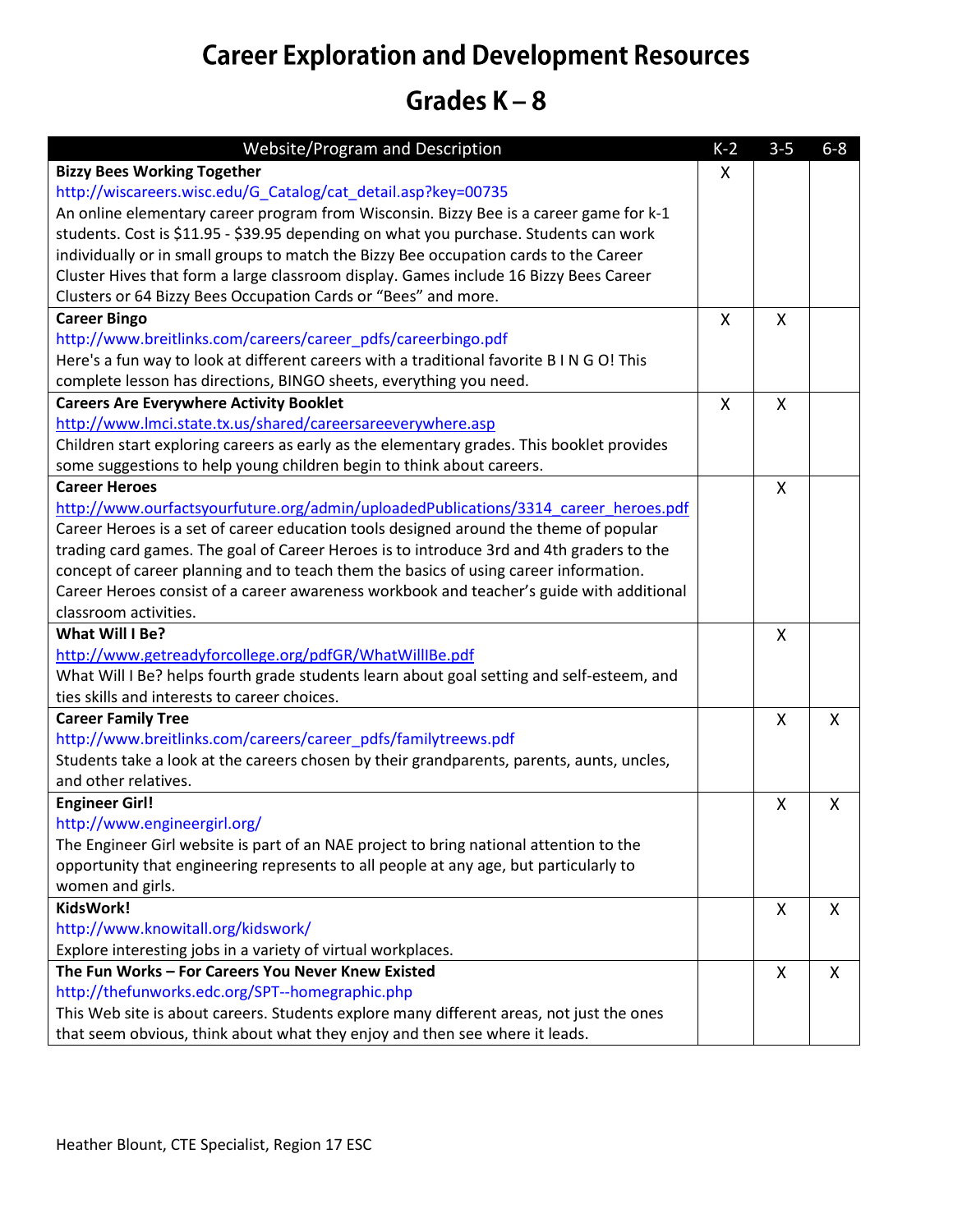| Website/Program and Description                                                                                                                                                     | $K-2$ | $3 - 5$ | $6 - 8$ |
|-------------------------------------------------------------------------------------------------------------------------------------------------------------------------------------|-------|---------|---------|
| <b>Early Start Career Series</b>                                                                                                                                                    |       | X       | X       |
| http://jist.emcp.com/early-start-career-series-instructor-s-manual.html                                                                                                             |       |         |         |
| This toolkit focuses on introducing career clusters to younger students. The resources in                                                                                           |       |         |         |
| this toolkit are designed to promote fun, interactive ways to learn about career clusters at                                                                                        |       |         |         |
| the elementary level. Instructor's manual is \$26.95.                                                                                                                               |       |         |         |
| <b>Labor Market Career Information (LMCI)</b>                                                                                                                                       |       | X       | X       |
| www.cdr.state.tx.us                                                                                                                                                                 |       |         |         |
| This site provides students, teachers, parents, and counselors with links to products and services                                                                                  |       |         |         |
| offered by LMCI. Teachers and counselors will discover materials, tools, and information that will                                                                                  |       |         |         |
| help them to provide effective career counseling.                                                                                                                                   |       |         |         |
| <b>Career Cluster Activities (Arkansas)</b>                                                                                                                                         |       |         | X       |
| http://www.arcota.org/arcota.org/Career_Cluster_Activities.html                                                                                                                     |       |         |         |
| A large variety of Career Cluster activities for grades 6-12.<br><b>Could This Be Your Life?</b>                                                                                    |       |         |         |
|                                                                                                                                                                                     |       |         | X       |
| http://www.ncrctv.com/index.asp                                                                                                                                                     |       |         |         |
| An interactive game teaching students about careers and life choices. Students select a                                                                                             |       |         |         |
| career, form a family and choose a place to live and see the consequences their choices                                                                                             |       |         |         |
| may have on their life.                                                                                                                                                             |       |         |         |
| <b>Drive of Your Life</b>                                                                                                                                                           |       |         | X       |
| http://www.driveofyourlife.org/                                                                                                                                                     |       |         |         |
| Drive of Your Life is a fun online career exploration game that helps middle school and                                                                                             |       |         |         |
| high school students learn more about themselves, higher education and careers. This                                                                                                |       |         |         |
| free educational tool lets kids answer a series of questions about themselves to learn                                                                                              |       |         |         |
| what careers could interest them and then go on a virtual drive to learn more about each                                                                                            |       |         |         |
| of those careers - all in their own customized car.                                                                                                                                 |       |         |         |
| <b>Girls Know How</b>                                                                                                                                                               |       |         | X       |
| http://www.girlsknowhow.com/                                                                                                                                                        |       |         |         |
| This website and the book series inspire young readers to explore careers and follow their<br>dreams! Here students will uncover exciting careers, learn about women who have risen |       |         |         |
| to the tops of their fields and find out how they achieved their success.                                                                                                           |       |         |         |
| Venture Publications, Inc.; On Track & Movin' On                                                                                                                                    |       |         |         |
| http://www.venturepubs.com/                                                                                                                                                         |       |         | X       |
| On Track and Movin' On career discovery stay-in-school magazines are perfect for career                                                                                             |       |         |         |
| curriculum in the classroom, after school career exploration workshops and career days! A                                                                                           |       |         |         |
| PDF Teacher Guide with lesson plans and options are available for each article.                                                                                                     |       |         |         |
| <b>Washington OSPI</b>                                                                                                                                                              |       |         | X       |
| http://www.k12.wa.us/SecondaryEducation/CareerCollegeReadiness/SparkingFuture.aspx                                                                                                  |       |         |         |
| The "Sparking the Future" curriculum was designed for students who are the first in their                                                                                           |       |         |         |
| family to attend college. These lessons provide extra help for students in grades 6 through                                                                                         |       |         |         |
| 12. Students follow a guided tour through postsecondary options, helping them explore                                                                                               |       |         |         |
| college and career options.                                                                                                                                                         |       |         |         |
| <b>Career Investigation</b>                                                                                                                                                         |       |         | X       |
| http://www.lmci.state.tx.us/shared/careerinvestigation.asp                                                                                                                          |       |         |         |
| Published by the Texas Workforce Commission, this resource encourages junior high                                                                                                   |       |         |         |
| students to "Explore Your Options" in an interesting, user-friendly, motivating approach,                                                                                           |       |         |         |
| presented in a magazine circular format.                                                                                                                                            |       |         |         |
| <b>Career Cruiser</b>                                                                                                                                                               |       |         | X       |
| http://www.fldoe.org/workforce/pdf/cruiser-2003.pdf                                                                                                                                 |       |         |         |
| This site provides career and educational information for middle school students.                                                                                                   |       |         |         |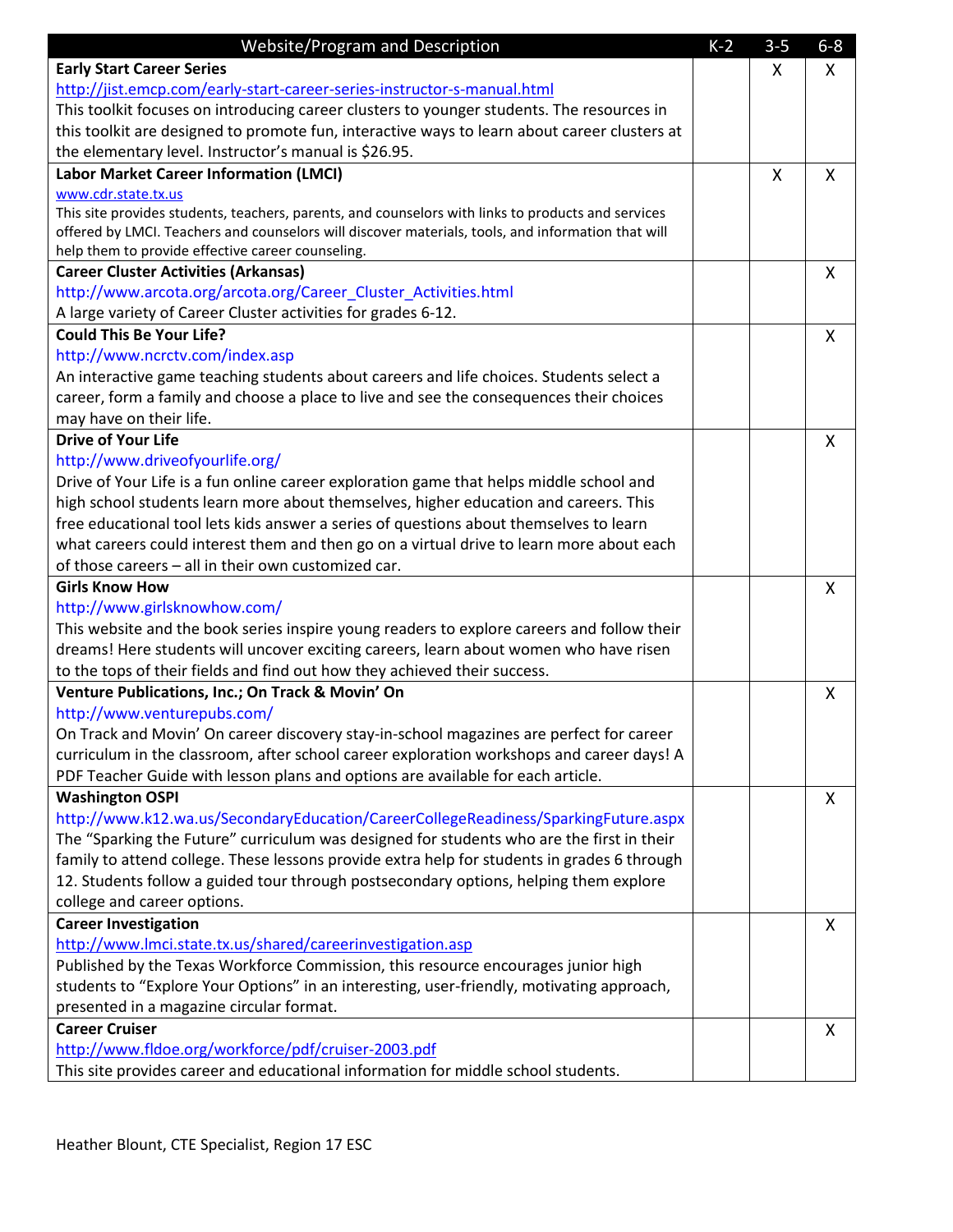| Website/Program and Description                                                                         | $K-2$                     | $3-5$        | $6-8$                     |
|---------------------------------------------------------------------------------------------------------|---------------------------|--------------|---------------------------|
| <b>What's My Job? Game</b>                                                                              |                           |              | X                         |
| http://www.careerkids.com/documents/eWMJ1.pdf                                                           |                           |              |                           |
| Students match clues to various job titles.                                                             |                           |              |                           |
| <b>Sailing Into Your Future</b>                                                                         |                           |              | X                         |
| http://www.nd.gov/cte/programs/career-dev/docs/SailingIntoYourFutureStudent.pdf                         |                           |              |                           |
| An activity book that is intended to help middle school students assess their interests, personality    |                           |              |                           |
| traits, skills, learning styles; and learn more about what is important to them. They will also explore |                           |              |                           |
| the changing world of work, occupations of interest, career clusters, and cool jobs in technology and   |                           |              |                           |
| how to get there. Lastly, they will plan by learning how to set and reach goals, make a budget, and     |                           |              |                           |
| more.                                                                                                   |                           |              |                           |
| <b>What's My Next Move?</b>                                                                             |                           |              | $\mathsf{X}$              |
| http://www.careeronestop.org/TridionMultimedia/WMNM%20FINAL%20JAN%2007%202013 TCM2                      |                           |              |                           |
| 4-13704.pdf                                                                                             |                           |              |                           |
| The U.S. Department of Labor's Employment and Training Administration (ETA) has developed a new         |                           |              |                           |
| online guide to help students and job seekers chart their future career paths. The guide--What's My     |                           |              |                           |
| Next Move?--connects young people to career exploration resources available on the CareerOneStop        |                           |              |                           |
| (COS) website and the O*NET site, My Next Move (www.mynextmove.org). The guide encourages               |                           |              |                           |
| students to think and make decisions about their futures, and to engage with career counselors,         |                           |              |                           |
| workforce professionals, teachers, and parents or guardians.                                            |                           |              |                           |
| <b>Career Jeopardy Games</b>                                                                            | X                         | X            | X                         |
| http://pages.minot.k12.nd.us/votech/File/Jeopardy.htm#element                                           |                           |              |                           |
| Provided by Minot, North Dakota Career & Technical Education, the goal of the Elementary Career         |                           |              |                           |
| Jeopardy Games is to create career awareness. The games are designed to be facilitated by a teacher     |                           |              |                           |
| in a classroom setting with the entire class participating.                                             |                           |              |                           |
| INFUSING EQUITY BY GENDER INTO THE CLASSROOM: A Handbook of                                             | $\boldsymbol{\mathsf{X}}$ | $\mathsf{X}$ | $\boldsymbol{\mathsf{X}}$ |
| <b>Classroom Practices</b>                                                                              |                           |              |                           |
| http://www.ricw.ri.gov/publications/GEH/lessons.htm                                                     |                           |              |                           |
| A handbook of gender equity lessons.                                                                    |                           |              |                           |
| Kids.gov!                                                                                               | $\mathsf{X}$              | $\mathsf{X}$ | $\mathsf{x}$              |
| http://www.kids.gov/                                                                                    |                           |              |                           |
| Kids.gov is a site where kids can create, share, learn and have fun! There are a variety of great       |                           |              |                           |
| resources that offer information that can help with anything from homework assignments to class         |                           |              |                           |
| projects, group activities, contests, careers and educational games. You don't have to worry about      |                           |              |                           |
| unsafe links or advertising on Kids.gov.                                                                |                           |              |                           |
| <b>Mar Global Conveyor for Kids and Students</b>                                                        | X                         | X            | X                         |
| http://mgs-mager.gsfc.nasa.gov/Kids/careers.html                                                        |                           |              |                           |
| This site is part of the NASA website and offers some great career sites for kids who are interested in |                           |              |                           |
| becoming part of the space program. Explore programs for those interested in careers in astronomy,      |                           |              |                           |
| chemistry, geology, chemistry, science and space exploration.                                           |                           |              |                           |
| <b>Oklahoma CareerTech</b>                                                                              | X                         | X            | X                         |
| http://www.okcareertech.org/cac/Pages/resources_products/Classroom/cluster_activities_K6.htm            |                           |              |                           |
| Oklahoma Career Information Systems provides career information activities specific to the career       |                           |              |                           |
| clusters which assists in connecting classrooms, community and careers for Grades $K - 6$ .             |                           |              |                           |
| <b>TeachEngineering</b>                                                                                 | X                         | X            | X                         |
| www.teachengineering.org                                                                                |                           |              |                           |
| The TeachEngineering digital library provides teacher-tested, standards-based engineering content       |                           |              |                           |
| for K-12 to use in science and math classrooms. Engineering lessons connect real-world experiences      |                           |              |                           |
| with curricular content already taught in K-12 classrooms. Mapped to educational content standards,     |                           |              |                           |
| this comprehensive curriculum are hands-on, inexpensive, and relevant to children's daily lives.        |                           |              |                           |